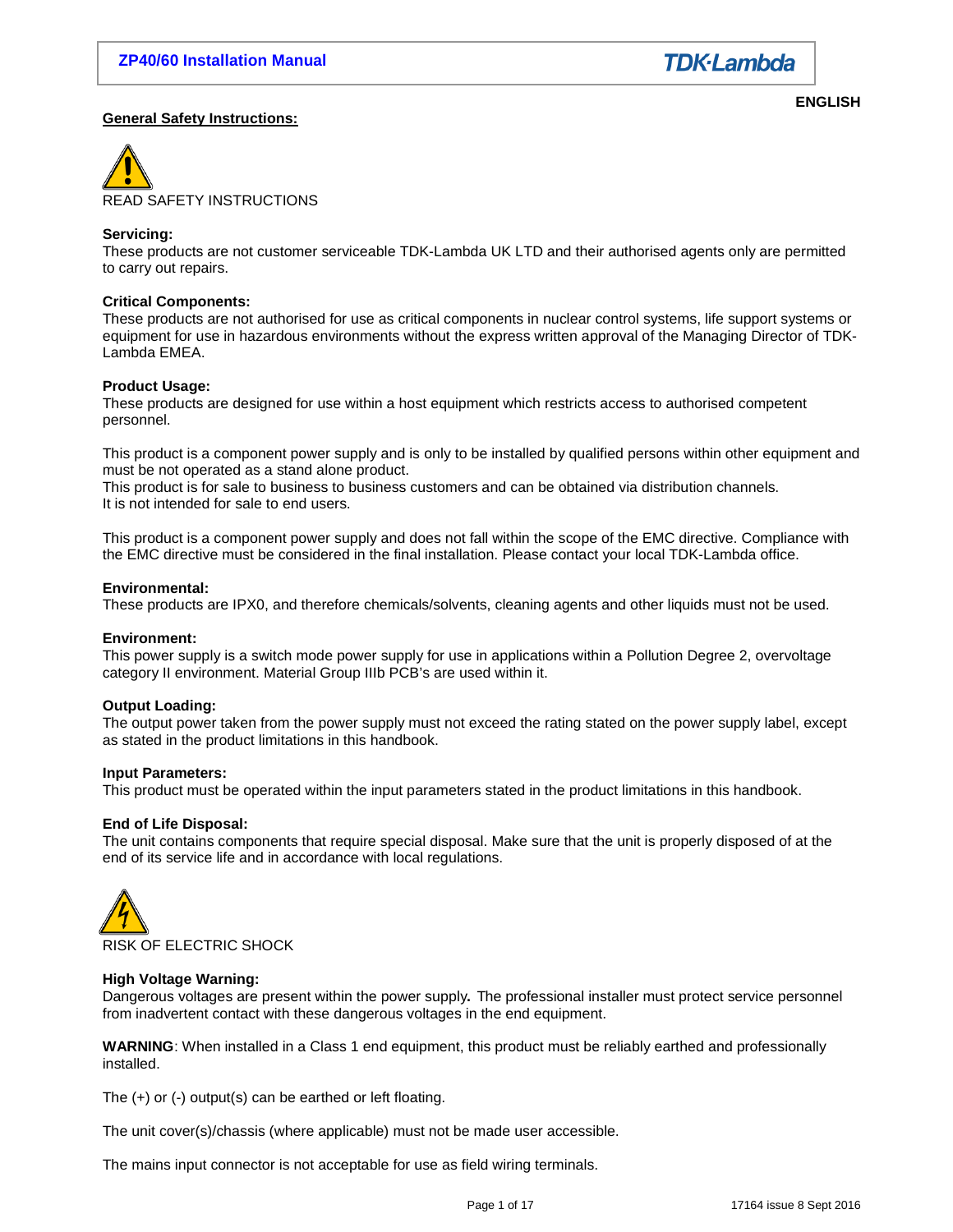For encased products, do not use mounting screws, which penetrate the unit more than; See drawings.

Internal fuses protect the unit and must not be replaced by the user. In case of internal defect, the unit must be returned to TDK-Lambda UK LTD or one of their authorised agents.

A suitable mechanical, electrical and fire enclosure must be provided by the end use equipment for mechanical, electric shock and fire hazard protection.

The unit cover/chassis, where applicable, is designed to protect skilled personnel from hazards. They must not be used as part of the external covers of any equipment where they may be accessible to operators, since under full load conditions, part or parts of the unit chassis may reach temperatures in excess of those considered safe for operator access.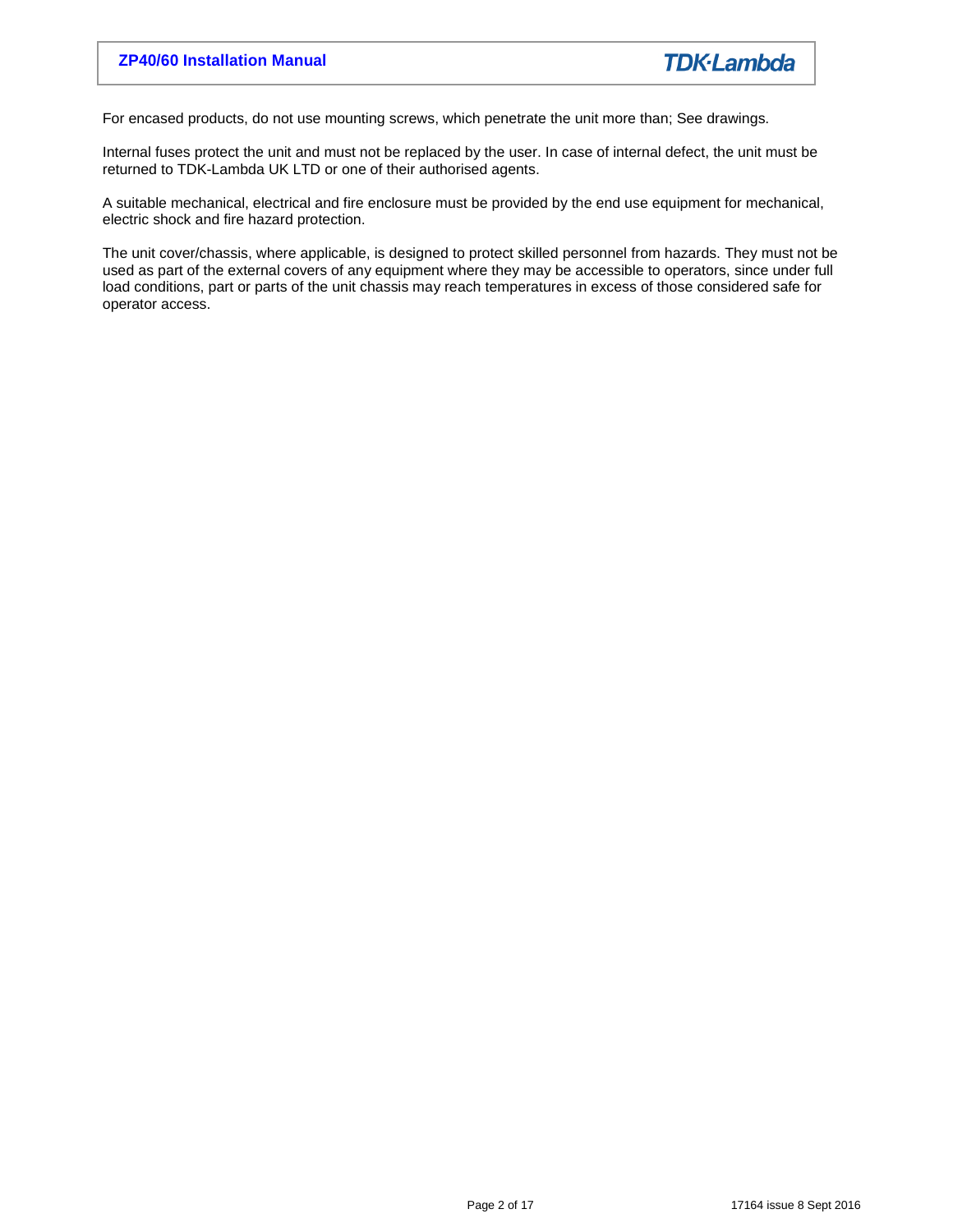# **DEUTSCH**

# **Allgemeine Sicherheitsvorschriften:**

LESEN SIE DIE SICHERHEITSVORSCHRIFTEN

# **Wartung:**

Diese Produkte können nicht durch den Kunden gewartet werden. Nur TDK-Lambda UK LTD. und deren zugelassene Vertriebshändler sind zur Durchführung von Reparaturen berechtigt.

# **Kritische Komponenten:**

Diese Produkte sind nicht für die Verwendung als kritische Komponenten in nuklearen Kontrollsystemen, Lebenserhaltungssystemen oder Geräten in gefährlichen Umgebungen geeignet, sofern dies nicht ausdrücklich und in Schriftform durch den Geschäftsführer von TDK-Lambda EMEA genehmigt wurde.

# **Produktverwendung:**

Diese Produkte sind zur Verwendung innerhalb von Host-Anlagen gedacht, die einen auf das Fachpersonal beschränkten Zugang haben.

Dieses Produkt ist eine Stromversorgungs-Komponente und sie darf nur von qualifiziertem Personal in andere Geräte eingebaut werden und sie darf NICHT als eigenständiges ("Stand-Alone") Gerät betrieben werden. Dieses Produkt ist für den Verkauf an Geschäftskunden entwickelt worden und es kann über Distributionskanäle bezogen werden.

Es ist NICHT für den Verkauf an Endkunden gedacht und konzipiert.

Dieses Produkt ist eine Stromversorgungsbaugruppe und sie fällt NICHT in den Bereich der EMV Direktive. Die Konformität mit der EMV Richtlinie muss in der finalen Gesamtinstallation betrachtet werden. Bitte kontaktieren Sie Ihr regionales TDK-Lambda Vertriebsbüro im Falle von Rückfragen.

# **Umwelt:**

Diese Produkte sind IPX0, aus diesem Grund dürfen keine Chemikalien/Lösungsmittel, Reinigungsmittel und andere Flüssigkeiten verwendet werden.

# **Umgebung:**

Dieses Netzteil ist ein Schaltnetzteil zur Verwendung in einer Umgebung mit einem Verschmutzungsgrad 2, Überspannungskategorie II. Materialgruppe IIIb mit darin verwendeten PCBs.

# **Ausgangsstrom:**

Der Ausgangsstrom des Netzteiles darf die Leistung, die auf dem Label des Netzteiles vermerkt ist, nur dann überschreiten, wenn dies in den Produktgrenzen dieses Handbuches ausgezeichnet ist.

# **Eingangsparameter:**

Dieses Produkt muss innerhalb der Eingangsparameter, die in den Produktgrenzen dieses Handbuches angegeben sind, betrieben werden.

# **Entsorgung am Ende der Betriebszeit:**

Das Gerät enthält Komponenten die unter Sondermüll fallen. Das Gerät muss am Ende der Betriebszeit ordnungsgemäß und in Übereinstimmung mit den regionalen Bestimmungen entsorgt werden.



# **GEFAHR DURCH ELEKTRISCHEN SCHLAG**

#### **Hochspannungswarnung:**

Innerhalb des Netzteiles gibt es gefährliche Spannungen**.** Der Elektroinstallateur muss das Wartungspersonal vor versehentlichem Kontakt mit den gefährlichen Spannungen im Endgerät schützen.

**WARNUNG!** Falls Sie unser Netzgerät in eine Anwendung mit Schutzklasse 1 eingebaut haben, stellen Sie sicher, dass es fachgerecht installiert und zuverlässig geerdet ist.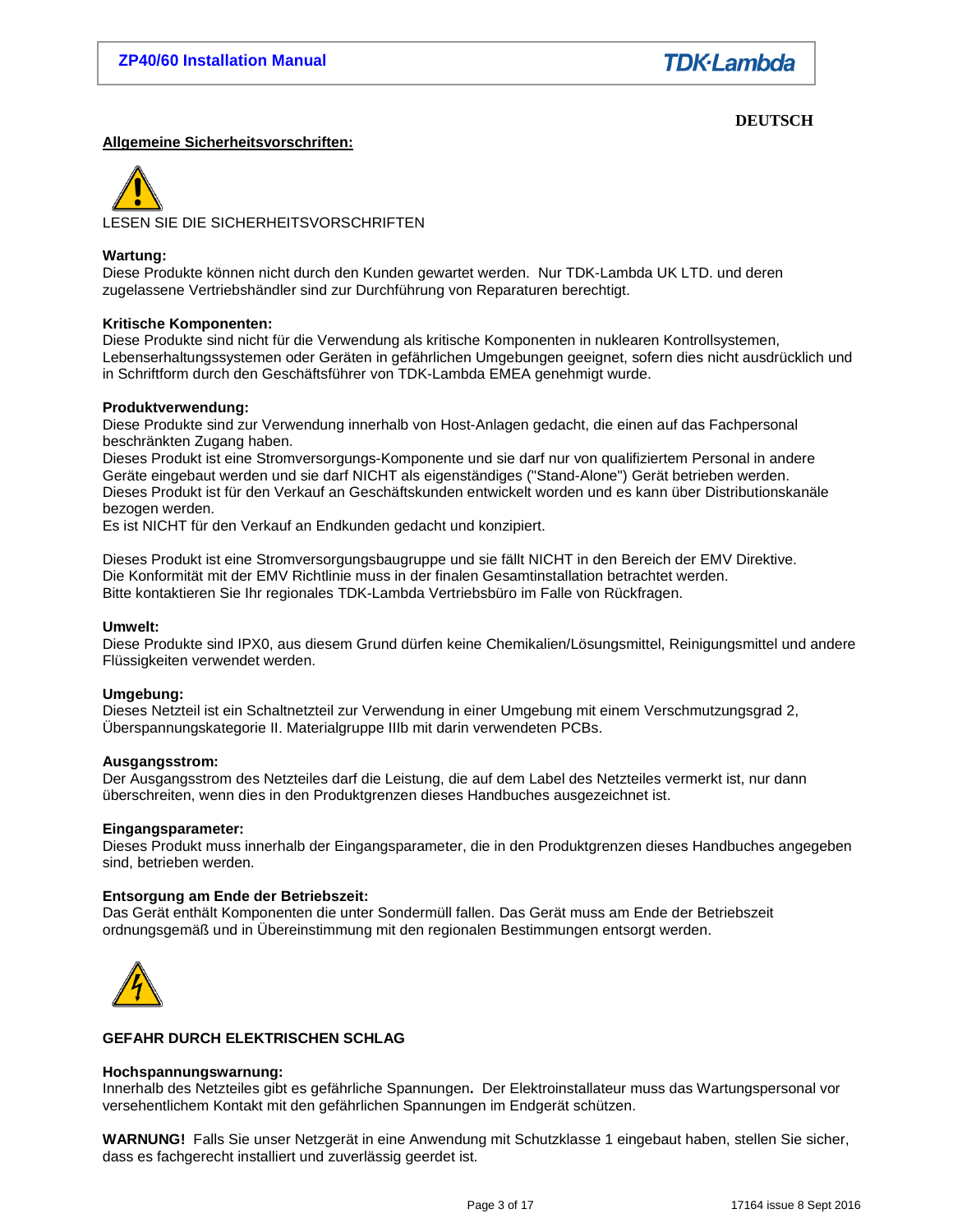Die (+) oder (-) Ausgänge können geerdet werden oder unangeschlossen bleiben.

Die Abdeckung des Gerätes/das Gehäuse darf für den Benutzer nicht zugänglich sein.

Der Haupteingangsanschluss ist nicht für die Verwendung als Feldverdrahtungsanschluss geeignet.

Für ummantelt Produkte, verwenden Sie keine Schrauben, die das Gerät mehr als durchdringen; siehe Zeichnung Eine interne Sicherung schützt das Gerät und darf durch den Benutzer nicht ausgetauscht werden. Im Fall von internen Defekten muss das Gerät an TDK-Lambda UK LTD oder einen der autorisierten Vertriebshändler zurückgeschickt werden.

Ein geeignetes mechanisches, elektrisches und brandgeschütztes Gehäuse muss als Schutz vor der Gefahr von mechanischen Risiken, Stromschlägen und Brandschutz in dem Endgerät vorgesehen werden.

Die Geräteabdeckung/das Gehäuse ist so entworfen, dass das Fachpersonal vor Gefahren geschützt wird. Sie dürfen nicht als Teil der externen Abdeckung für Geräte verwendet werden, die für den Betreiber zugänglich sein müssen, da Teile oder das gesamte Gerätegehäuse unter voller Auslastung übermäßige Temperaturen erreichen kann, die für den Zugang des Betreibers nicht mehr als sicher betrachtet werden.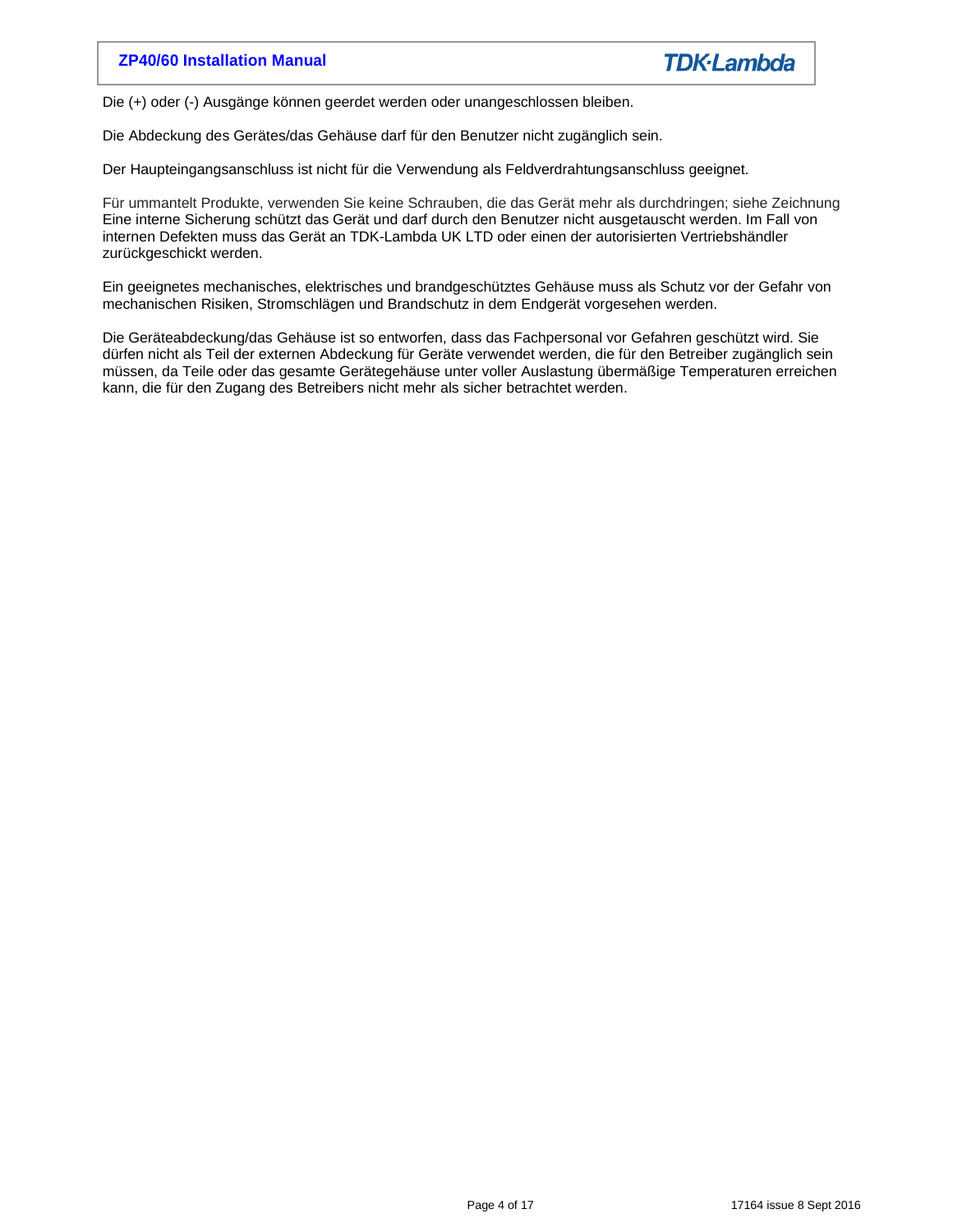**FRANÇAIS** 

# **Consignes générales de sécurité:**

LIRE LES CONSIGNES DE SECURITE

# **Entretien:**

Ces produits ne peuvent pas être réparés par l'utilisateur. Seuls, TDK-Lambda UK LTD et ses agents agréés sont autorisés à effectuer des réparations.

#### **Composants critiques:**

Ces produits ne doivent pas être utilisés en tant que composants critiques dans des systèmes de commande nucléaire, dans des systèmes de sauvetage ou dans des équipements utilisés dans des environnements dangereux, sans l'autorisation écrite expresse du directeur général de TDK-Lambda EMEA.

#### **Utilisation du produit:**

Ces produits sont conçus pour être utilisés dans un équipement hôte dont l'accès n'est autorisé qu'aux personnes compétentes.

Ce produit est une alimentation considérée comme un composant devant être installé par des personnes qualifiées, dans un autre équipement. Il ne doit pas être utilisé en tant que produit fini.

Ce produit est destiné à la vente entre entreprises et peut être obtenu via des canaux de distribution. Il n'est pas prévu à la vente pour les particuliers.

Ce produit est une alimentation considérée comme un composant, il ne relève pas du champ d'application de la directive CEM. Le respect de la directive CEM doit être pris en compte dans l'installation finale. Veuillez contacter votre bureau TDK-Lambda le plus proche.

#### **Environnement:**

Ces produits sont IPX0, et donc on ne doit pas utiliser des produits chimiques/solvants, des produits de nettoyage et d'autres liquides.

# **Environnement fonctionnel :**

Cette alimentation fonctionne en mode commutation pour utilisation dans des applications fonctionnant dans un environnement avec Degré de Pollution 2 et catégorie de surtension II. Elle utilise des cartes des circuits imprimés (PCB) de Groupe IIIb.

#### **Intensité soutirée:**

L'intensité soutirée de l'alimentation ne doit pas dépasser l'intensité nominale marquée sur la plaque signalétique, sauf indications contraires dans les limitations du produit décrit dans ce manuel.

#### **Paramètres d'entrée:**

Ce produit doit être utilisé à l'intérieur des paramètres d'entrée indiqués dans les limitations du produit dans ce manuel.

# **Elimination en fin de vie:**

L'alimentation contient des composants nécessitant des dispositions spéciales pour leur élimination. Vérifiez que cette alimentation est mise au rebut correctement en fin de vie utile et conformément aux réglementations locales en vigueur.



# **Attention-Danger haute tension:**

Des tensions dangereuses sont présentes dans l'alimentation. L'installateur doit protéger le personnel d'entretien contre un contact involontaire avec ces tensions dangereuses dans l'équipement final.

**AVERTISSEMENT**: Si ce produit est installé dans un équipement final de classe I, il doit être mis à la terre de manière fiable et installé par un professionnel averti.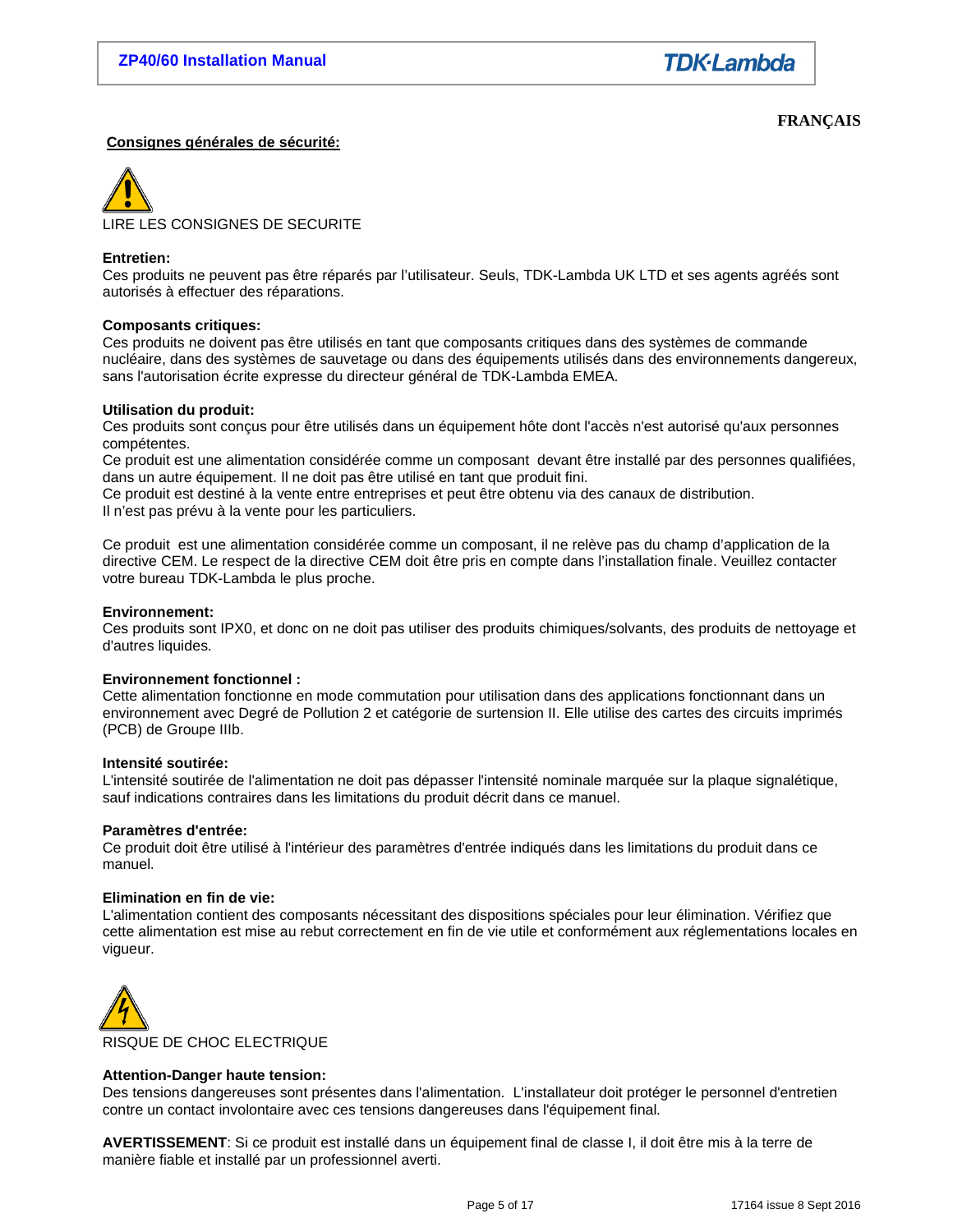Les sorties (+) ou (-) peuvent être raccordées à la terre ou laissées flotttantes.

Le couvercle/châssis de l'alimentation ne doit pas être accessible à l'utilisateur.Le connecteur d'entrée d'alimentation principale ne doit pas être utilisé comme borne de raccordement.

N'utilisez pas de vis pénétrant dans le module sur une profondeur supérieure à :Voir dessins.

Un fusible interne protège le module et ne doit pas être remplacé par l'utilisateur. En cas de défaut interne, le module doit être renvoyé à TDK-Lambda UK LTD ou l'un de ses agents agréés.

Une enceinte appropriée doit être prévue par l'utilisateur final pour assurer la protection contre les chocs mécaniques, les chocs électriques et l'incendie.

Le couvercle et le châssis du module sont conçus pour protéger des personnels expérimentés. Ils ne doivent pas être utilisés comme couvercles extérieurs d'un équipement, accessible aux opérateurs car en condition de puissance maximum, des parties du châssis peuvent atteindre des températures considérées comme dangereuses pour l'opérateur.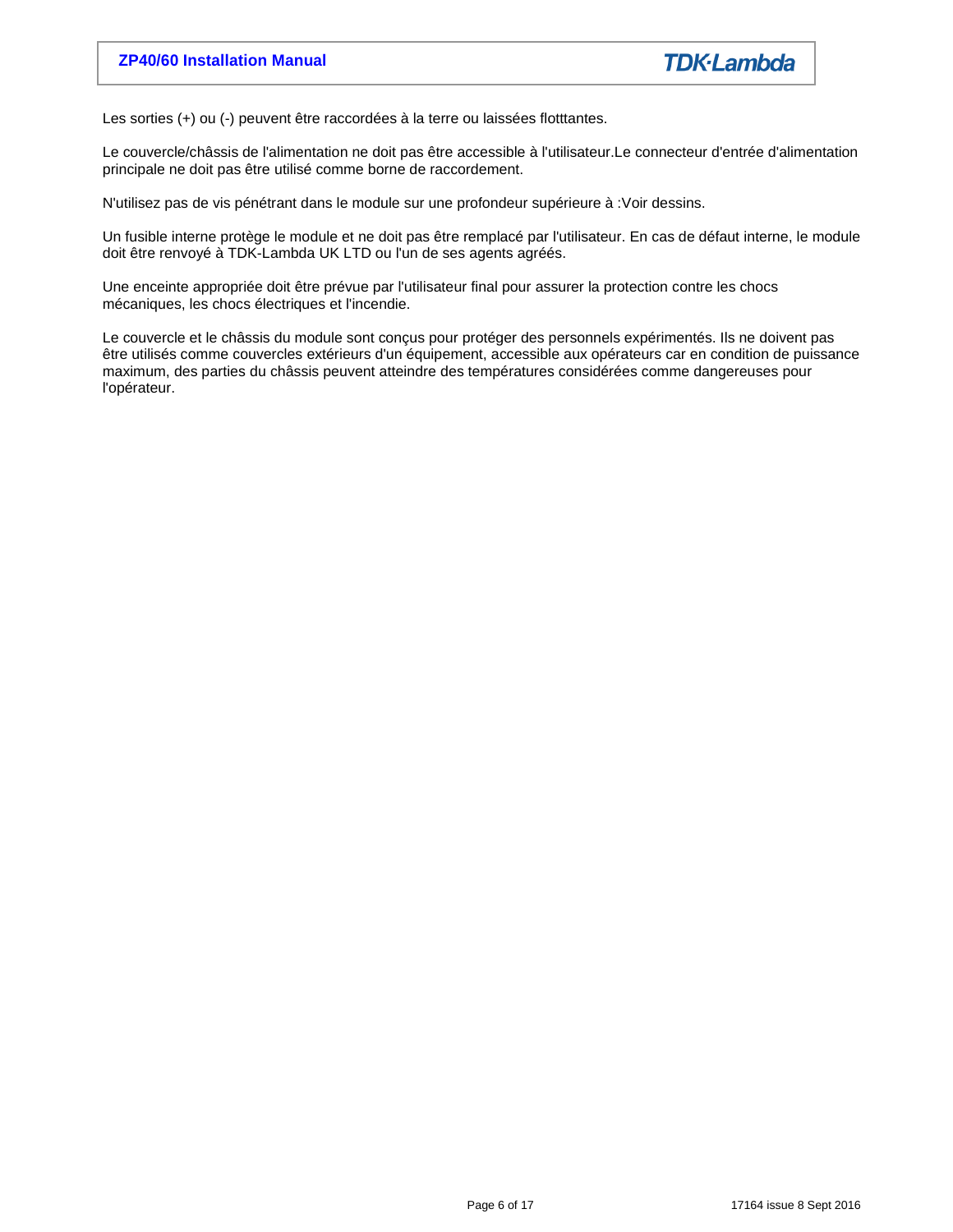**ITALIANO** 

# **Norme generali di sicurezza:**

SI PREGA DI LEGGERE LE NORME DI SICUREZZA

#### **Manutenzione:**

Il cliente non può eseguire alcuna manutenzione su questi prodotti. L'esecuzione delle eventuali riparazioni è consentita solo a TDK-Lambda UK LTD e ai suoi agenti autorizzati.

# **Componenti critici:**

Non si autorizza l'uso di questi prodotti come componenti critici all'interno di sistemi di controllo nucleari, sistemi necessari alla sopravvivenza o apparecchiature destinate all'impiego in ambienti pericolosi, senza l'esplicita approvazione scritta dell'Amministratore Delegato di TDK-Lambda EMEA.

# **Uso dei prodotti:**

Questi prodotti sono progettati per l'uso all'interno di un'apparecchiatura ospite che limiti l'accesso al solo personale competente e autorizzato.

Questo prodotto è da considerarsi come un alimentatore professionale componente e come tale deve essere installato da personale qualificato all'interno di altre apparecchiature e non può essere utilizzato come prodotto indipendente.

Questo prodotto non è inteso per la vendita al dettaglio o agli utilizzatori finali.

Questo alimentatore è da considerarsi come un componente e come tale non è assogettato dagli scopi della direttiva EMC. Conformità alla direttiva EMC deve essere considerata nell'installazione finale di utilizzo. Gli uffici di TDK-Lambda Sas Succursale Italiana sono a vostra disposizione per ulteriori ragguagli.

#### **Condizioni ambientali:**

Questi prodotti sono classificati come IPX0, dunque non devono essere utilizzati sostanze chimiche/solventi, prodotti per la pulizia o liquidi di altra natura.

#### **Ambiente:**

Questo prodotto è un alimentatore a commutazione, destinato all'uso in applicazioni rientranti in ambienti con le seguenti caratteristiche: Livello inquinamento 2, Categoria sovratensione II. Questo prodotto contiene schede di circuiti stampati in materiali di Gruppo IIIb.

#### **Carico in uscita:**

La potenza in uscita ottenuta dall'alimentatore non deve superare la potenza nominale indicata sulla targhetta dell'alimentatore, fatto salvo dove indicato nei limiti per i prodotto specificati in questo manuale.

#### **Parametri di alimentazione:**

Questo prodotto deve essere utilizzato entro i parametri di alimentazione indicati nei limiti per il prodotto, specificati in questo manuale.

#### **Smaltimento:**

L'unità contiene componenti che richiedono procedure speciali di smaltimento. Accertarsi che l'unità venga smaltita in modo corretto al termine della vita utile e nel rispetto delle normative locali.



# **Avvertimento di alta tensione:**

All'interno dell'alimentatore sono presenti tensioni pericolose. Gli installatori professionali devono proteggere il personale di manutenzione dal rischio di contatto accidentale con queste tensioni pericolose all'interno dell'apparecchiatura finale.

**ATTENZIONE**: Se installato in un'attrezzatura di classe I, questo prodotto deve essere collegato a terra in modo affidabile ed installato in modo professionale.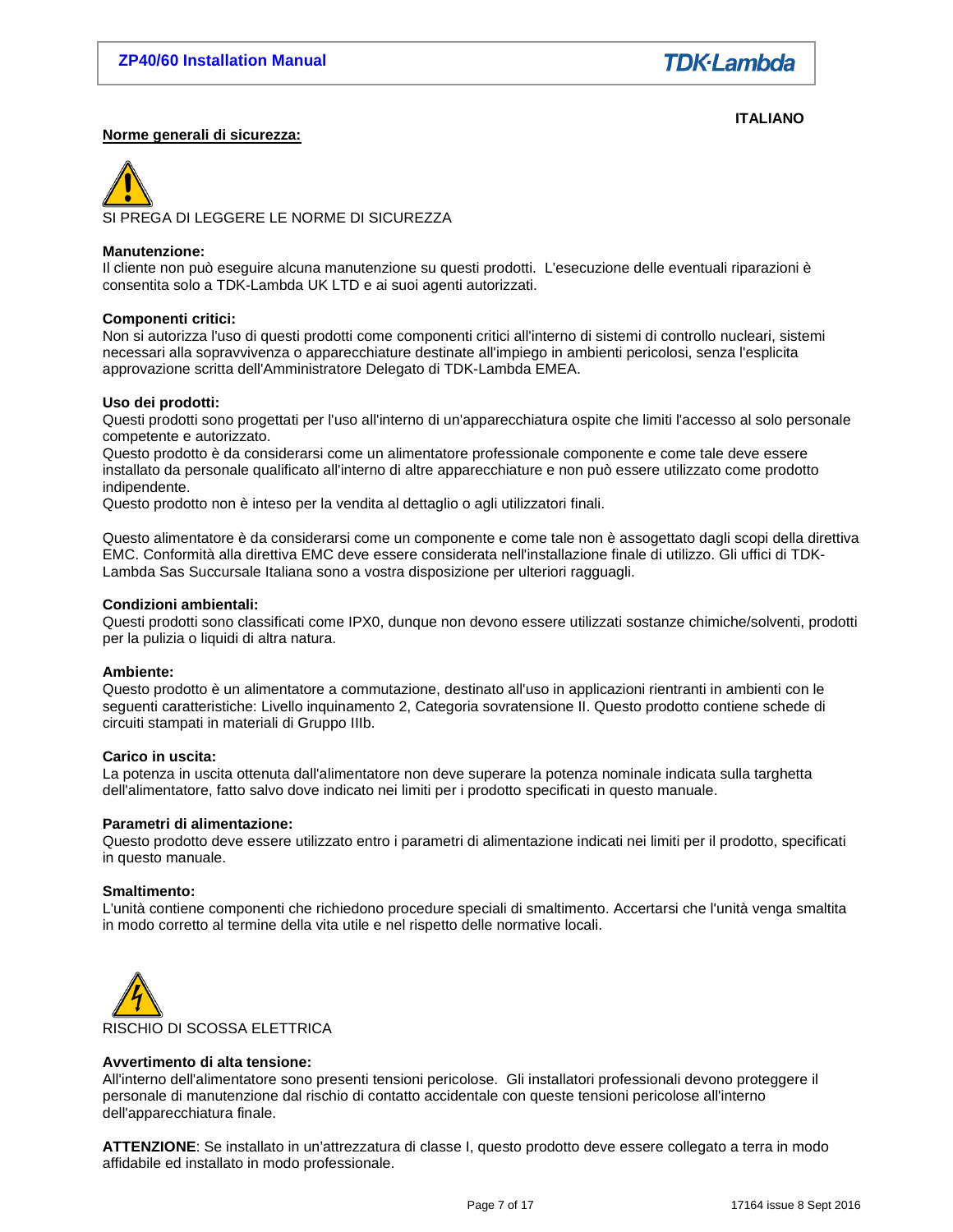Le uscite (+) o (-) possono essere messa a terra o lasciate isolate.

I coperchi/il telaio dell'unità non devono essere accessibili da parte dell'utente.

Il connettore dell'alimentazione principale non può essere utilizzato come terminale di collegamento di campo.

Non utilizzare viti che penetrano nell'unità per più di : Vedi disegni

Un fusibile interno protegge l'unità e non deve essere sostituito dall'utente. Nell'eventualità di un difetto interno, restituire l'unità a TDK-Lambda UK LTD o a uno dei suoi agenti autorizzati.

L'apparecchiatura finale deve includere una recinzione meccanica, elettrica e antincendio per proteggere dai pericoli di natura meccanica, dalle scosse elettriche e dai pericoli di incendio.

Il coperchio/telaio dell'unità è realizzato per proteggere il personale esperto dai pericoli. Non deve essere usato come parte degli involucri esterni di qualsiasi apparecchiatura, se risulta accessibile da parte degli addetti, poiché è possibile che in condizioni di pieno carico una o più parti del telaio dell'unità giunga/giungano a temperature superiori ai limiti considerati sicuri per l'accesso da parte degli addetti.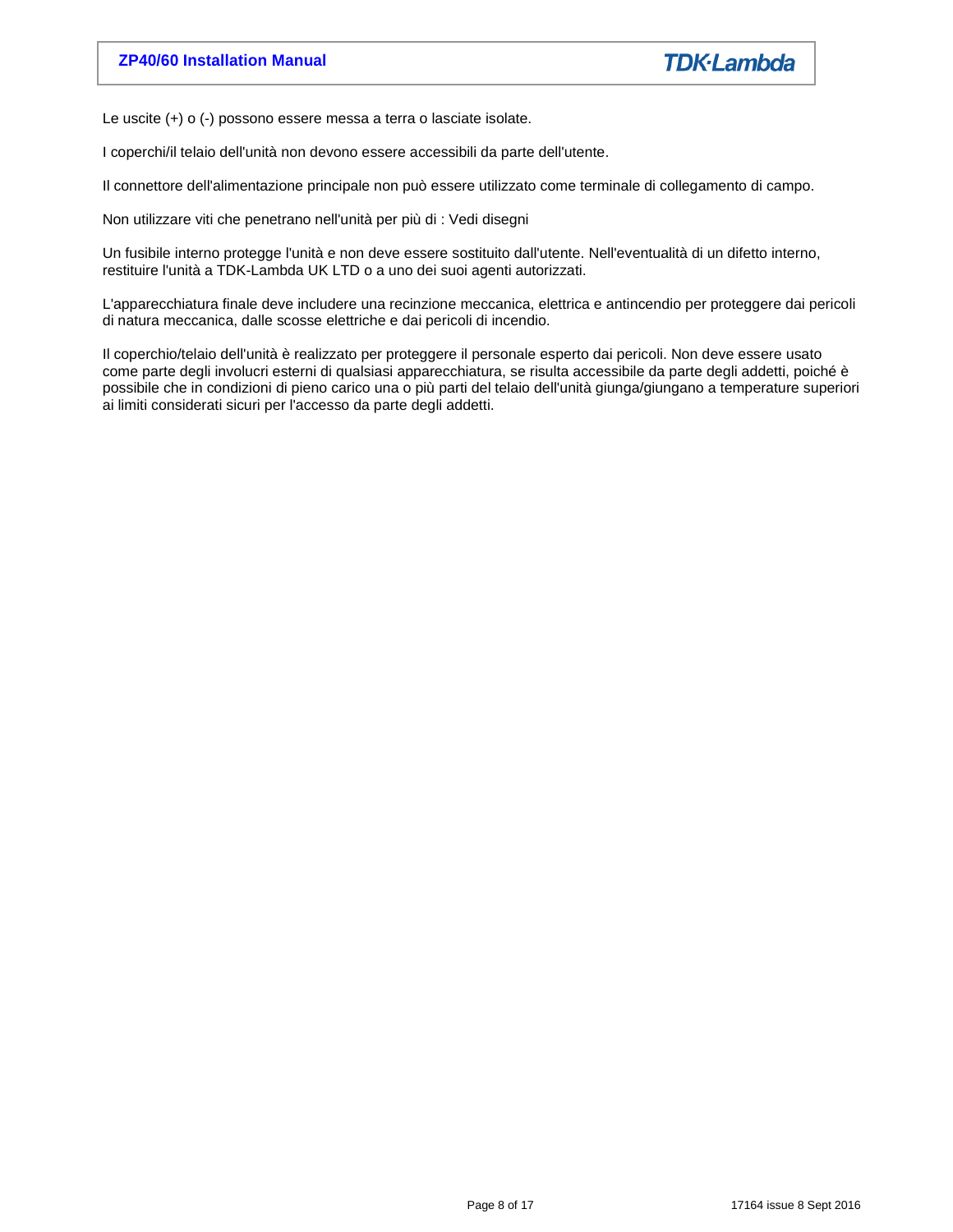# **Instrucciones generales de seguridad:**

**ESPAÑOL** 



# **Servicio:**

Estos productos no pueden ser reparados por los clientes. TDK-Lambda UK LTD. y sus agentes autorizados son los únicos que pueden llevar a cabo las reparaciones.

# **Componentes fundamentales:**

Estos productos no pueden ser utilizados como componentes fundamentales en sistemas de control nuclear, sistemas de soporte vital o equipos a utilizar en entornos peligrosos sin el consentimiento expreso por escrito del Director General de TDK-Lambda EMEA.

# **Uso de los productos:**

Estos productos han sido diseñados para ser utilizados en un equipo central que restrinja el acceso al personal cualificado autorizado.

Este producto es una fuente de alimentación y sólo puede ser instalado por personal cualificado dentro de otros equipos y no debe ser tratado como un producto independiente. Este producto debe ser vendido entre empresas profesionales y solo puede obtenerse a través de los canales de distribución .No está destinado para la venta a usuarios finales

Este producto es una fuente de alimentación y no se ve afectada por la directiva EMC . El cumplimiento de la directiva EMC se debe considerar en la instalación final. Por favor, póngase en contacto con su oficina local de TDK – Lambda.

# **Medioambiental:**

Estos productos son IPX0 y, por tanto, no pueden utilizarse sustancias químicas/disolventes, agentes de limpieza ni otros líquidos.

# **Medio ambiente:**

Esta fuente de alimentación es una fuente de alimentación de modo conmutado a utilizar en aplicaciones dentro de un entorno con un Grado de contaminación 2 y una Categoría de sobretensión II. En él se utilizan policloruros de bifenilo del Grupo de materiales IIIb.

# **Carga de salida:**

La potencia de salida tomada de la fuente de alimentación no puede sobrepasar el valor nominal indicado en la etiqueta de la fuente de alimentación, excepto en los casos indicados en las limitaciones del producto en este manual.

# **Parámetros de entrada:**

Este producto debe ser utilizado dentro de los parámetros de entrada indicados en las limitaciones del producto en este manual.

#### **Desecho de la unidad:**

La unidad contiene componentes que deben ser desechados de una manera especial. Asegúrese de desechar correctamente la unidad al final de su vida útil y conforme a las normas locales vigentes.



# **Advertencia de alta tensión:**

En esta fuente de alimentación hay tensiones peligrosas. El instalador profesional debe proteger al personal de servicio contra cualquier contacto accidental con estas tensiones peligrosas en el equipo final.

**ADVERTENCIA**: La instalación de este producto en un equipo de clase I la deben llevar a cabo profesionales y el producto debe estar conectado a tierra.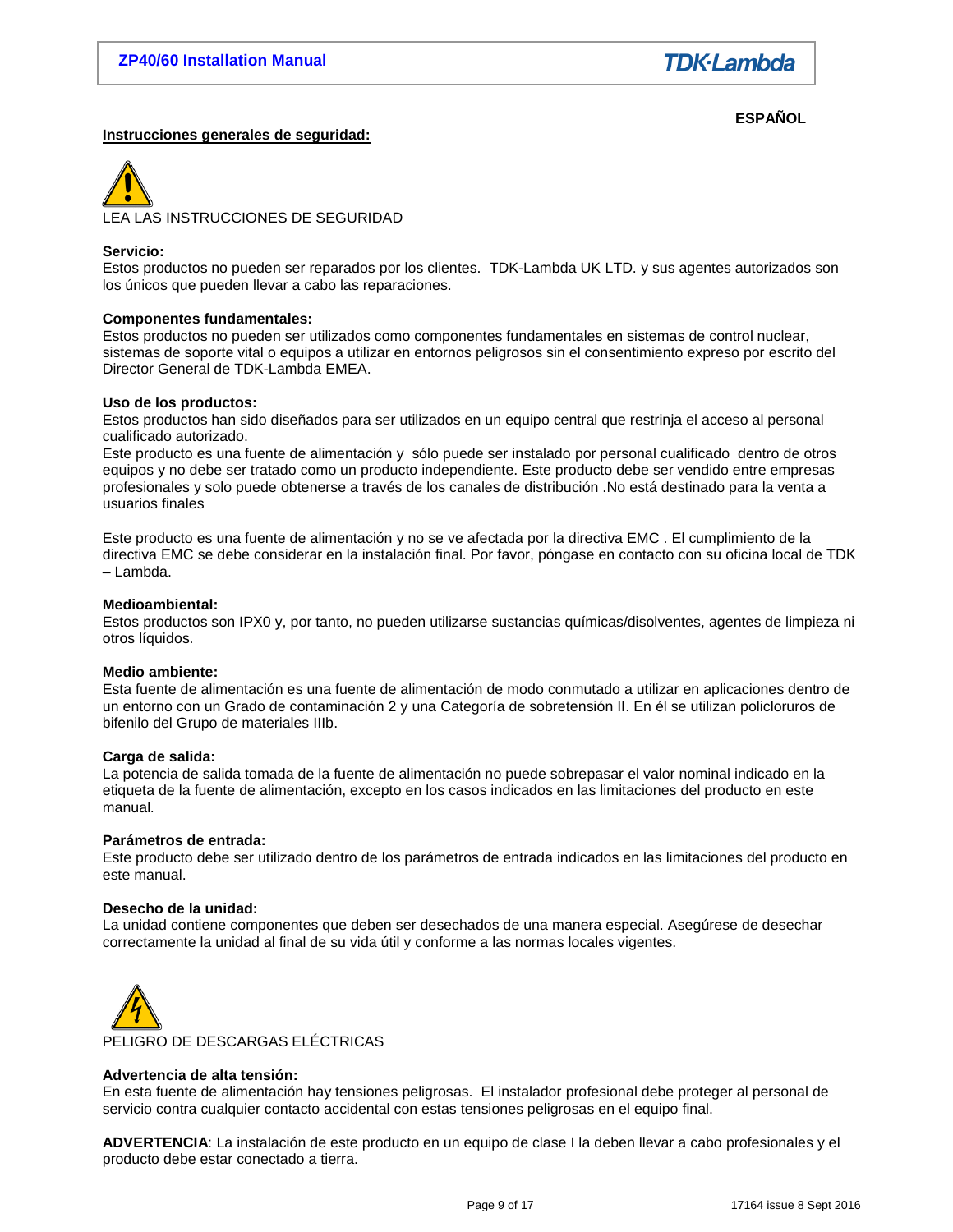La salida o salidas (+) o (-) pueden conectarse a tierra o se las puede dejar flotando.

Debe impedirse el acceso de los usuarios a la cubierta o cubiertas y al chasis de la unidad.

El conector de entrada de la red no es apto para ser utilizado a modo de bornes de cableado de campo.

No utilice tornillos de montaje susceptibles de penetrar en la unidad más de: Ver dibujos.

Un fusible interno protege la unidad y este no debe ser nunca reemplazado por el usuario. En caso de existir algún defecto interno, la unidad debe ser enviada a TDK-Lambda UK LTD o a uno de sus agentes autorizados.

El equipo de uso final debe constituir un recinto de protección mecánica, eléctrica y contra incendios de protección mecánica, contra descargas eléctricas y contra el peligro de incendios.

La cubierta/chasis de la unidad ha sido diseñada para que proteja a las personas cualificadas de los peligros. No deben ser utilizadas como parte de las cubiertas externas de cualquier equipo al que pueden acceder los operarios, ya que bajo unas condiciones de carga completa, la pieza o piezas del chasis de la unidad pueden alcanzar temperaturas superiores a las consideradas seguras para el acceso de los operarios.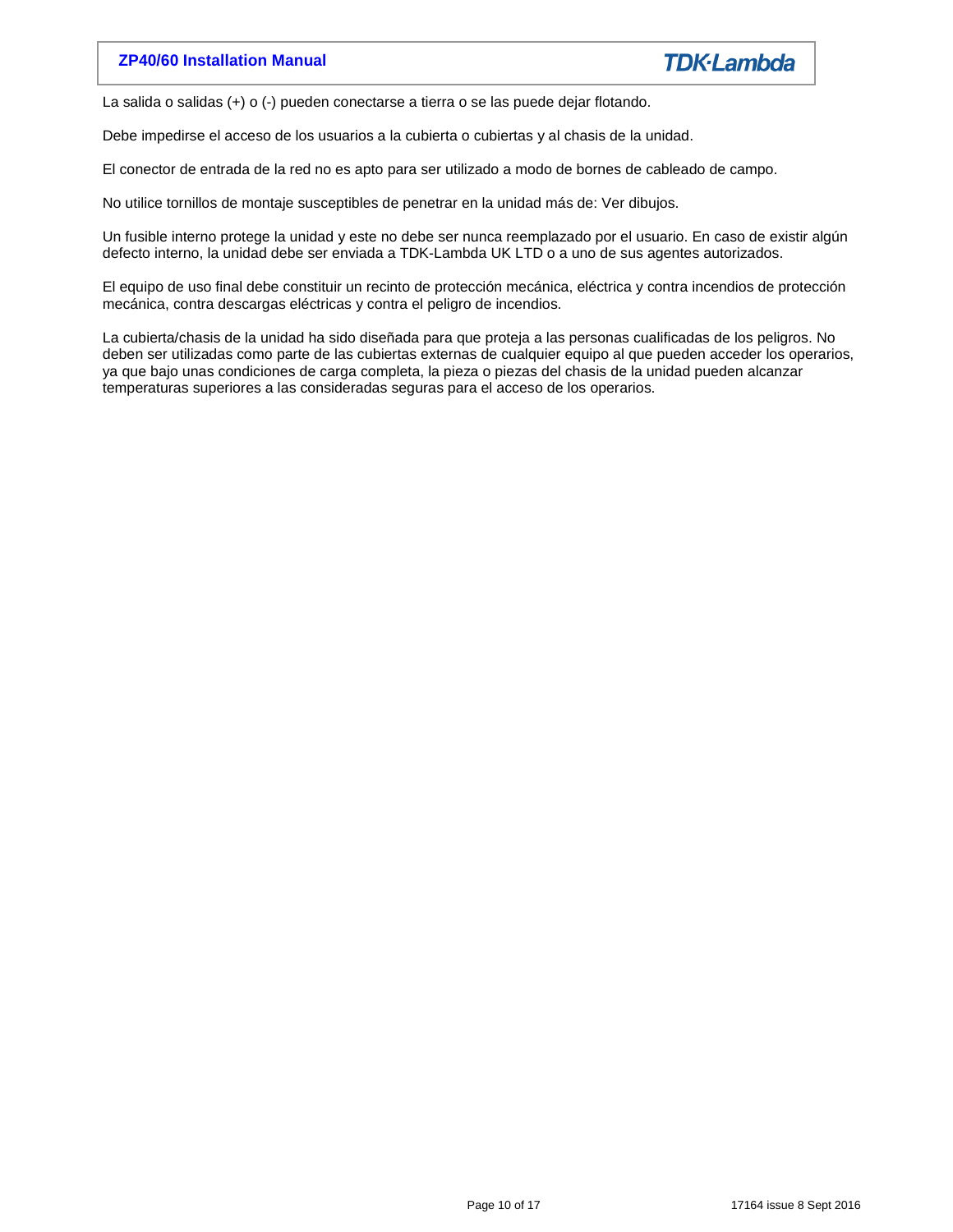**PORTUGUÊS** 

# **Instruções gerais de segurança:**

LEIA AS INSTRUÇÕES DE SEGURANÇA

#### **Manutenção:**

Estes produtos não são podem ser submetidos a manutenção por parte do cliente. Apenas a TDK-Lambda UK LTD e os seus agentes autorizados têm permissão para realizar reparações.

#### **Componentes essenciais:**

Não é autorizada a utilização destes produtos como componentes essenciais de sistemas de controlo nuclear, sistemas de suporte de vida ou equipamento para utilização em ambientes perigosos sem a expressa autorização por escrito do Director-Geral da TDK-Lambda EMEA.

#### **Utilização do produto:**

Estes produtos foram concebidos para utilização dentro de um equipamento de alojamento que apenas permita o acesso a pessoal qualificado autorizado.

Este produto é uma alimentaçao considerado com um componente para ser instalado por pessoas qualificadas, em outros equipamentos. Não deve ser usado como um produto acabado.

Este produto é destinado para venda entre as empresas e pode ser obtido através de canais de distribuição. Não se destina à venda aos particulares.

Este produto é uma alimentaçao considerado com um componente, não é dentro do appliquation âmbito da directiva CEM.

Conformidade com a directiva CEM devem ser considerados na instalação final. Entre em contacto com seu escritório TDK-Lambda mais próximo.

#### **Ambiental:**

Estes produtos são IPX0 e, como tal, não se devem utilizar químicos/solventes, agentes de limpeza e outros líquidos.

# **Ambiente:**

Esta fonte de alimentação é uma fonte de alimentação do modo de comutação para utilização em aplicações com um Nível de Poluição 2 e ambientes da categoria de sobretensão II. São utilizadas placas de circuitos impressos do grupo de materiais IIIb.

#### **Carga de saída:**

A potência de saída extraída da fonte de alimentação não deve exceder a classificação assinalada na etiqueta da fonte de alimentação, excepto quando indicado nas limitações do produto neste guia.

#### **Parâmetros de entrada:**

Este produto deve ser utilizado dentro dos parâmetros de entrada indicados nas limitações do produto neste guia.

#### **Eliminação no fim de vida:**

A unidade contém componentes que necessitam de procedimentos especiais de eliminação. Certifique-se de que a unidade é devidamente eliminada no fim da sua vida útil e que tal é feito em conformidade com os regulamentos locais.



# **Aviso de alta tensão:**

.

Estão presentes tensões perigosas dentro da fonte de alimentação. O profissional que realizar a instalação deve proteger o pessoal de assistência contra contactos inadvertidos com estas tensões perigosas do equipamento final.

**AVISO**: Quando instalado num equipamento de Classe I, este produto deve ser ligado à terra de forma fiável e instalado por um profissional.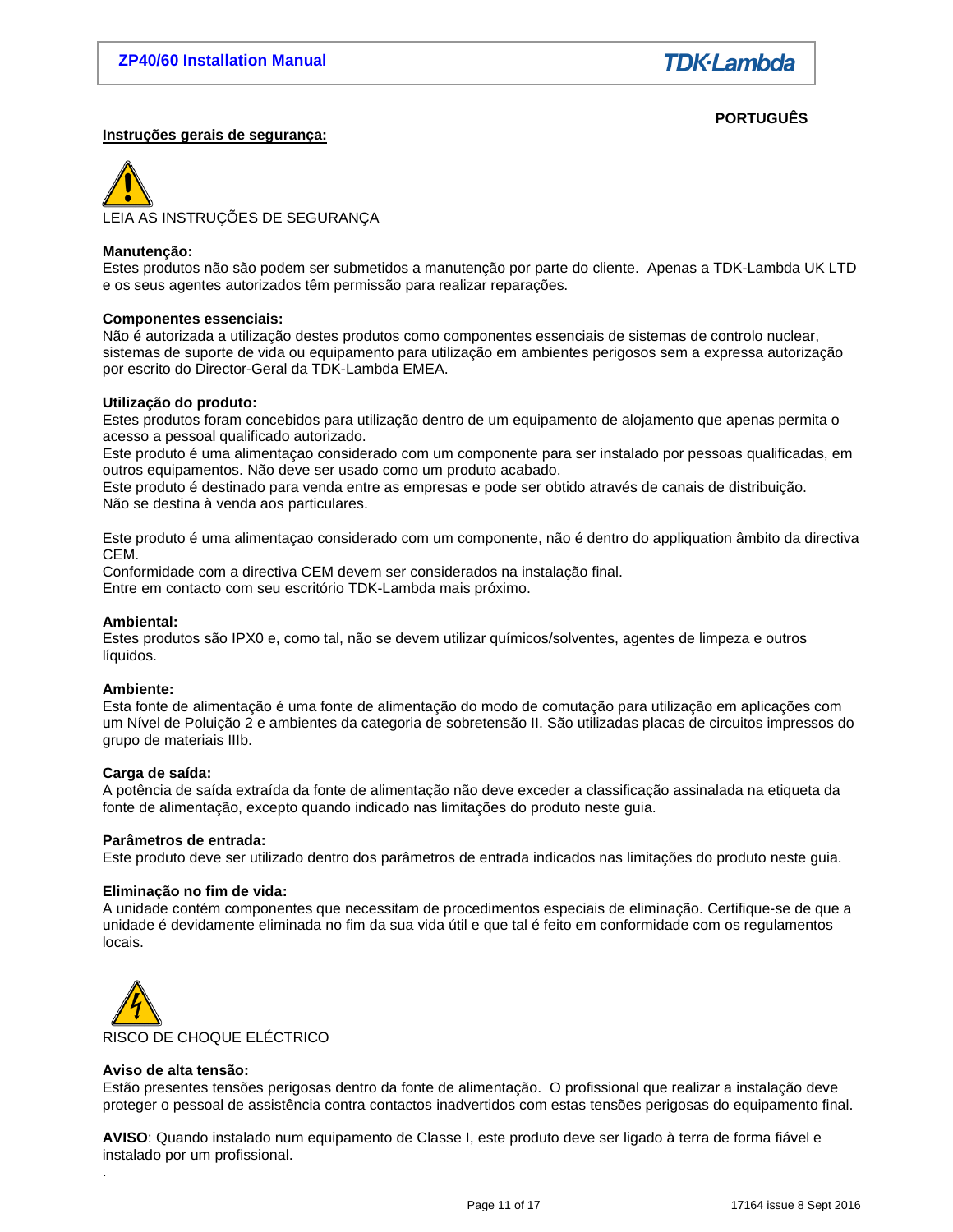As saídas (+) e (-) podem ser ligadas à terra ou deixadas soltas.

O chassis/cobertura(s) da unidade não deve estar acessível ao utilizador.

O conector de entrada de alimentação não deve ser utilizado como terminal de cablagens no local.

Não utilize parafusos de montagem, uma vez que estes penetrarão na unidade em mais do que: Veja os desenhos

Existe um fusível interno que protege a unidade e que não deve ser substituído pelo utilizador. Em caso de defeito interno, a unidade deve ser devolvida à TDK-Lambda UK LTD ou a um dos seus agentes autorizados.

O equipamento de utilização final deve fornecer um bastidor com protecção mecânica, eléctrica e contra incêndios adequada.

O chassis/cobertura da unidade está concebido de forma a proteger o pessoal especializado de perigos. Não devem ser utilizados como parte das coberturas externas de qualquer equipamento em que possam estar acessíveis aos operadores, uma vez que em condições de carga máxima, algumas peças do chassis da unidade podem atingir temperaturas superiores às consideradas seguras para o acesso do operador.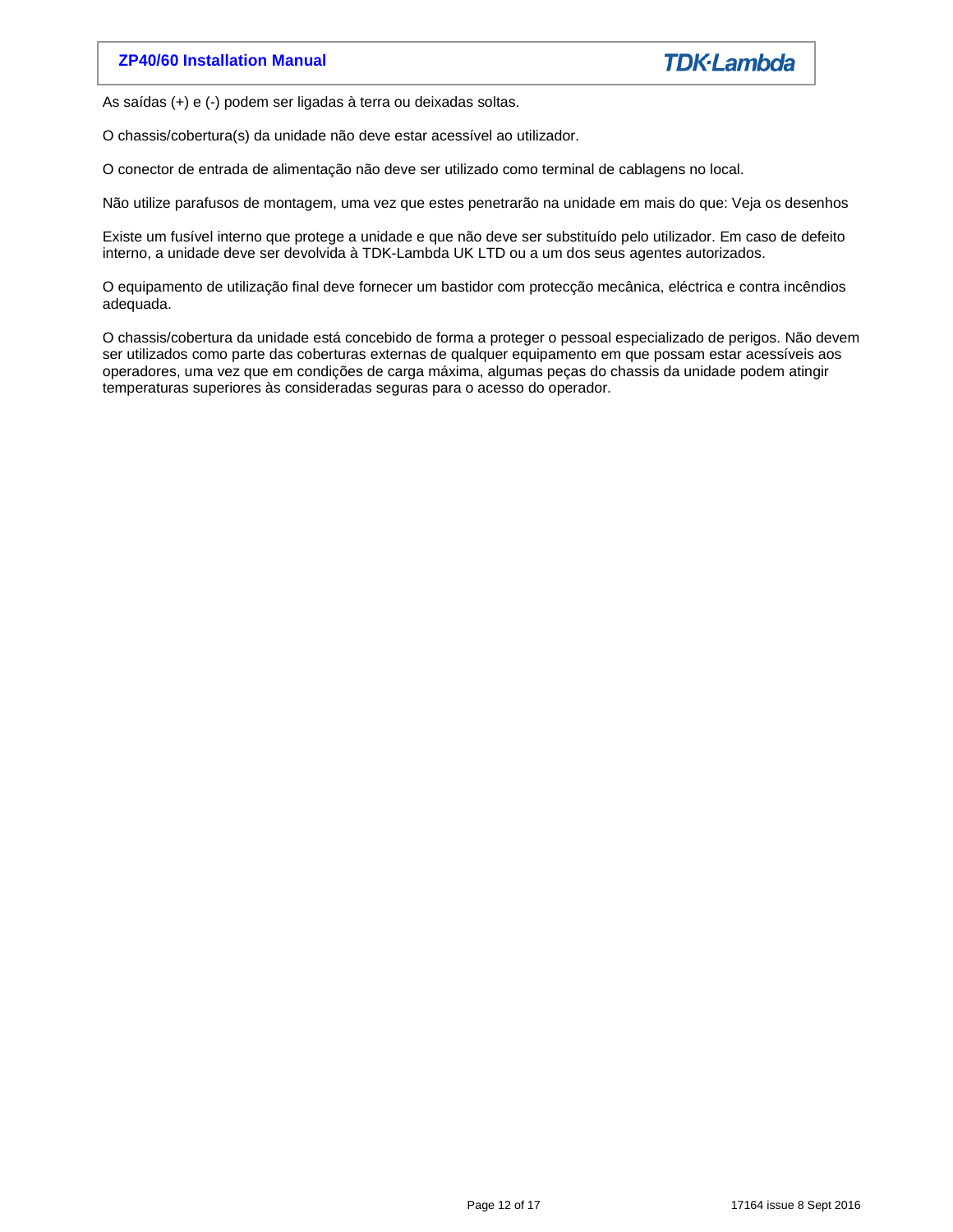# **Special Safety Instructions:**

# **Standard Specific Safety Instructions:**

Whilst all individual outputs are classed as SELV outputs in accordance with the standard IEC/EN/UL/CSA60950-1 (<60Vdc or 42.4V peak), seriesed combinations of these outputs may exceed these values and become hazardous output voltages.

If the equipment is used in a manner not specified by the manufacturer, the protection provided by the equipment may be impaired.

# **Environmental Specifications:**

| <b>Description</b>         | Operation                                                              | <b>Storage</b>                    |
|----------------------------|------------------------------------------------------------------------|-----------------------------------|
| Use                        | <b>Indoor</b>                                                          | $\blacksquare$                    |
|                            | $0^{\circ}$ C - +70°C (derating at 2.5%/°C from 50°C)                  |                                   |
| Temperature                | (For ZPSA40/60 -3,-5,-9)<br>0°C - +70°C derating at 2.5%/°C from 40°C) | $-20^{\circ}$ C - $+85^{\circ}$ C |
| Humidity                   | 10 - 95% RH, non-condensing                                            | 10 - 95% RH, non-<br>condensing   |
| Altitude                   | 2000M                                                                  | 2000M                             |
| Orientation                | See Fig 1                                                              | <b>ALL</b>                        |
| <b>Material Group</b>      | <b>IIIb</b>                                                            |                                   |
| <b>Pollution Degree</b>    | 2                                                                      |                                   |
| <b>IP Protection Class</b> | IPX <sub>0</sub>                                                       |                                   |

# **Level of Insulation:**

Dielectric Strength testing is carried out as follows: Primary mains to earth: 1.5kVAC Primary mains circuits to secondary: 3kVAC, 4142VDC Output to earth isolation 500VDC

# **Safety Approvals:**

UL/cUL60950-1 (2<sup>nd</sup> Edition) IEC / EN60950-1 $(2^{nd}$  Edition) CE marking when applied to any **ZPx40/60-yy** product indicates compliance with the Low Voltage Directive (2006/95/EC) in that it complies with EN60950-1 ( $2<sup>nd</sup>$  Edition).

Fusing: Internal fuses (F1): Single fuse in the L line, T2.2AL, 250V,

# **Input Connection**

# **ACN – Neutral ACL – Live**

Input connector mates with Molex housing 09-50-3031 and Molex 2878 series crimp terminal

# **ZPS40/60 –yy ZPD/T40 –yy**



 $X = S$  (single), D (dual), T (triple).  $Y =$  output voltage, see table below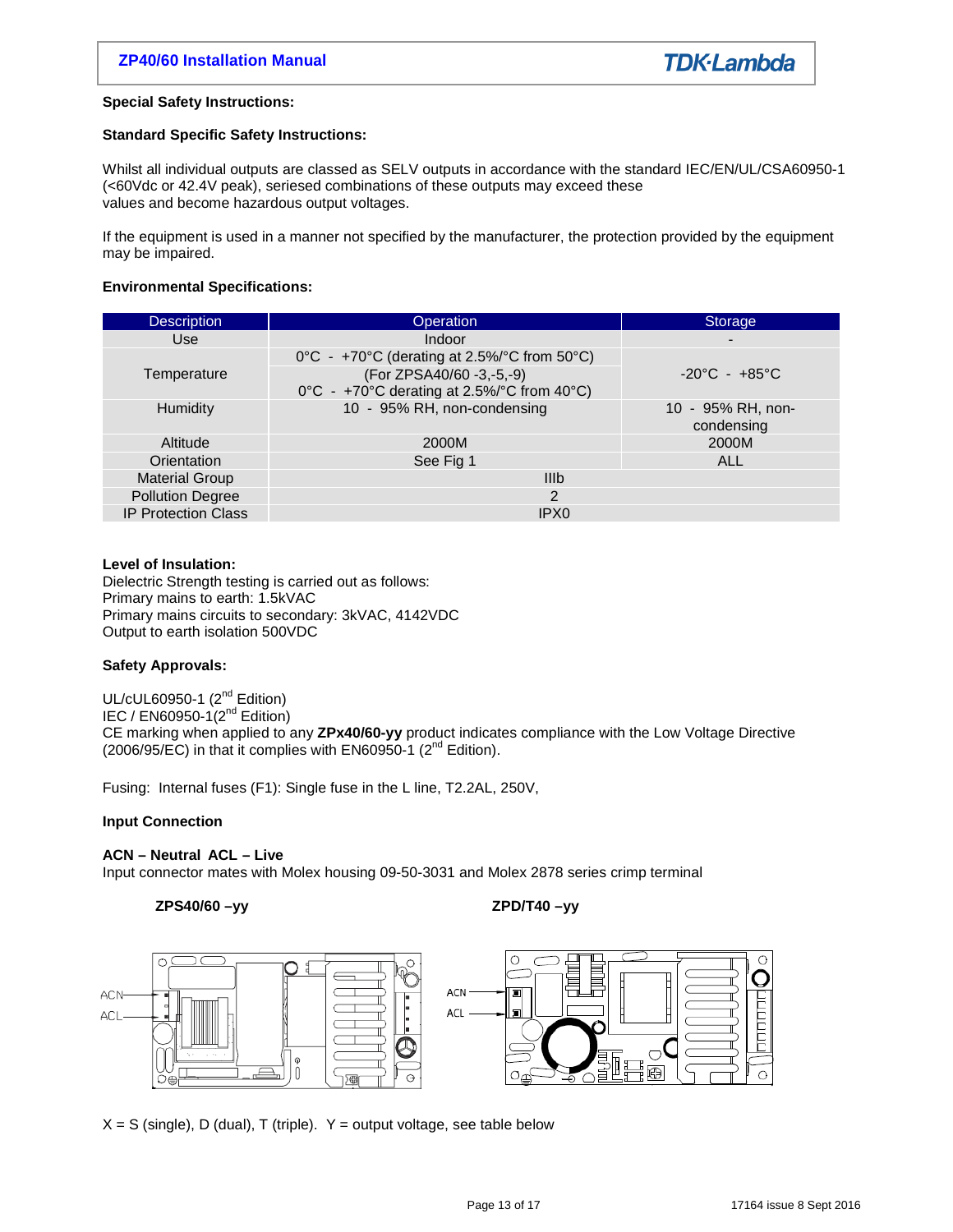# **Input Parameters:**

| Standard                    | 60950-1            |         |                    |  |
|-----------------------------|--------------------|---------|--------------------|--|
| Rated input voltage         | 100-240 VAC        |         |                    |  |
| Input voltage range         | $90 - 264$ VAC     |         |                    |  |
| Input frequency range       | $47 - 63$ Hz       |         |                    |  |
| Maximum input current       | 130 <sub>m</sub> A | 270mA/  | 400 <sub>m</sub> A |  |
| 115/240VAC                  | 0.70mA             | 0.130mA | 0.200mA            |  |
| Inrush current              | 30A max at 230VAC  |         |                    |  |
| <b>Class of Equipment</b>   |                    |         |                    |  |
| <b>Overvoltage Category</b> |                    |         |                    |  |

# **Output Parameters:**

| Single Model | Vout (V) | Output<br>current (A) | Single Model | Vout (V) | Output<br>current (A) |
|--------------|----------|-----------------------|--------------|----------|-----------------------|
|              | 3.3      | 6.0                   |              | 3.3      | 8.0                   |
|              | 5        | 6.0                   |              | 5        | 8.0                   |
| 40W 'S'      | 9        | 4.45                  | 60W 'S'      | 9        | 6.67                  |
|              | 12       | 3.34                  |              | 12       | 5.0                   |
|              | 15       | 2.67                  |              | 15       | 4.0                   |
|              | 24       | 1.67                  |              | 24       | 2.5                   |
|              | 28       | 1.43                  |              | 28       | 2.14                  |
|              | 36       | 1.11                  |              | 36       | 1.67                  |
|              | 48       | 0.834                 |              | 48       | 1.25                  |

| <b>Dual Model</b>   | Vout $(\overline{V})$ | Output<br>current (A) |
|---------------------|-----------------------|-----------------------|
|                     | $+5$                  | 3.2                   |
| 40W 'D'             | $+12$                 | 2.0                   |
|                     | $+5$                  | 3.2                   |
|                     | $+24$                 | 1.0                   |
| <b>Triple Model</b> | Vout $(V)$            | Output<br>Current (A) |
|                     | $+5$                  | 3.2                   |
|                     | $+12$                 | 2.0                   |
|                     | -5                    | 0.3                   |
|                     | $+5$                  | 3.2                   |
|                     | $+12$                 | 2.0                   |
|                     | $-12$                 | 0.3                   |
|                     | $+5$                  | 3.2                   |
|                     | $+15$                 | 1.5                   |
|                     | $-15$                 | 0.3                   |
|                     | $+5$                  | 3.2                   |
| 40W 'T'             | $+24$                 | 1.0                   |
|                     | $-12$                 | 0.3                   |
|                     | $+5$                  | 3.2                   |
|                     | $+24$                 | 1.0                   |
|                     | $-5$                  | 0.3                   |
|                     | $+5$                  | 3.2                   |
|                     | $+24$                 | 1.0                   |
|                     | $+12$                 | 0.3                   |
|                     | $+3.3$                | 5.0                   |
|                     | $+5$                  | 2.0                   |
|                     | $-12$                 | 0.3                   |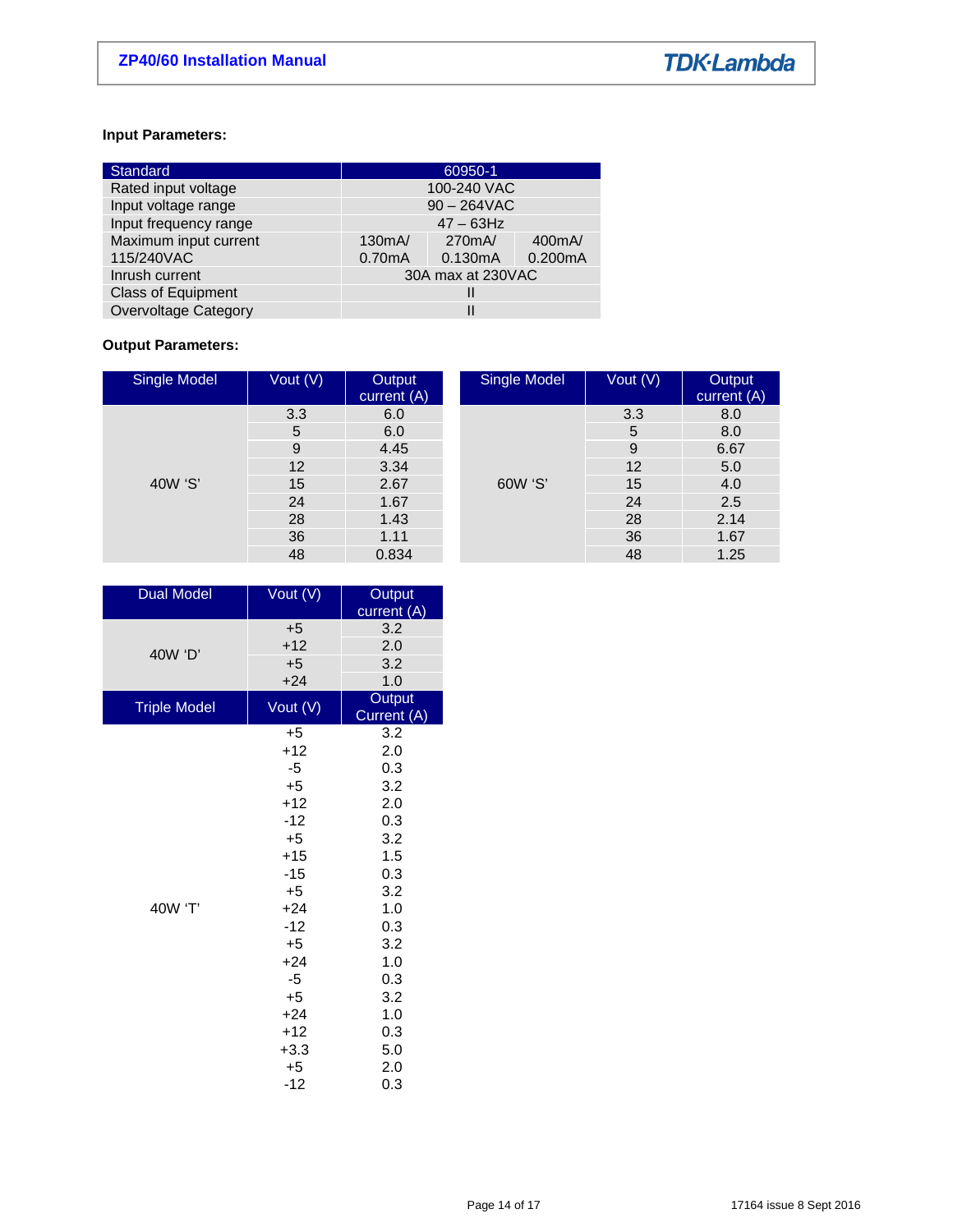Adjusting output voltage beyond the set value stated may cause overvoltage protection (OVP) to operate, whereby the output will latch off. To reset for normal operation simply adjust the potentiometer to reduce the output voltage to within its range and cycle the input off then on.

All outputs are SELV **except** under the following circumstance: Outputs connected in series are non-SELV if the total output voltage exceeds 60Vdc

If the total voltage of outputs connected in series exceed the 60Vdc SELV limit then all outputs must be considered non-SELV.

Non-SELV outputs are hazardous and must not be made user accessible. Consideration must be given to service engineers making inadvertent contact with the output terminals in the end equipment.

# **Cooling for unit**

The ZPS40/60 –yy & ZPD/T40 –yy series are convection cooled, recommended installation (A representative ZPS60 is shown below)

# **Equipment top**

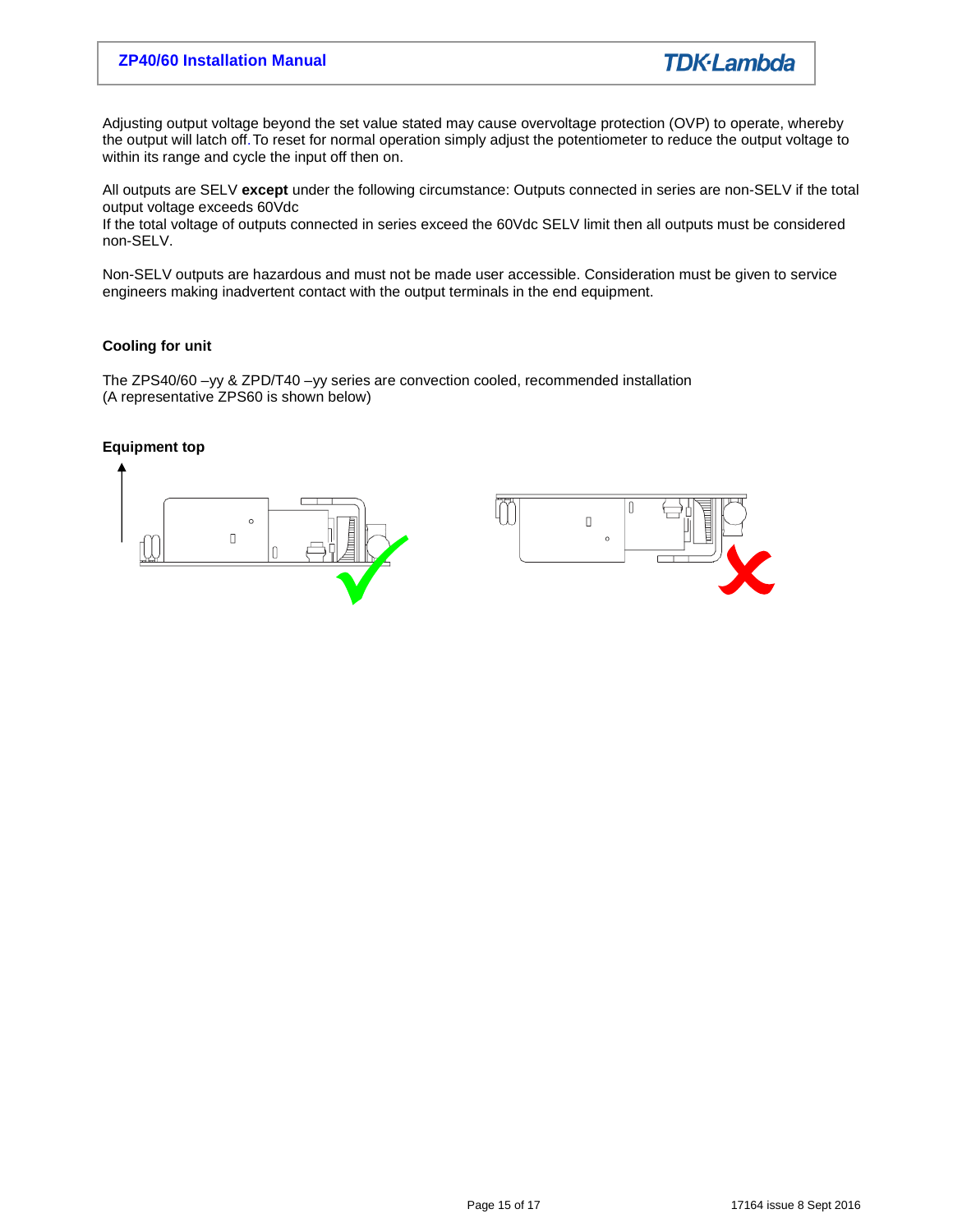# **Mechanical Outline Drawings:**





ZPS models require output mating connector - Molex housing 09-50-3041 and Molex 2878 series crimp terminal